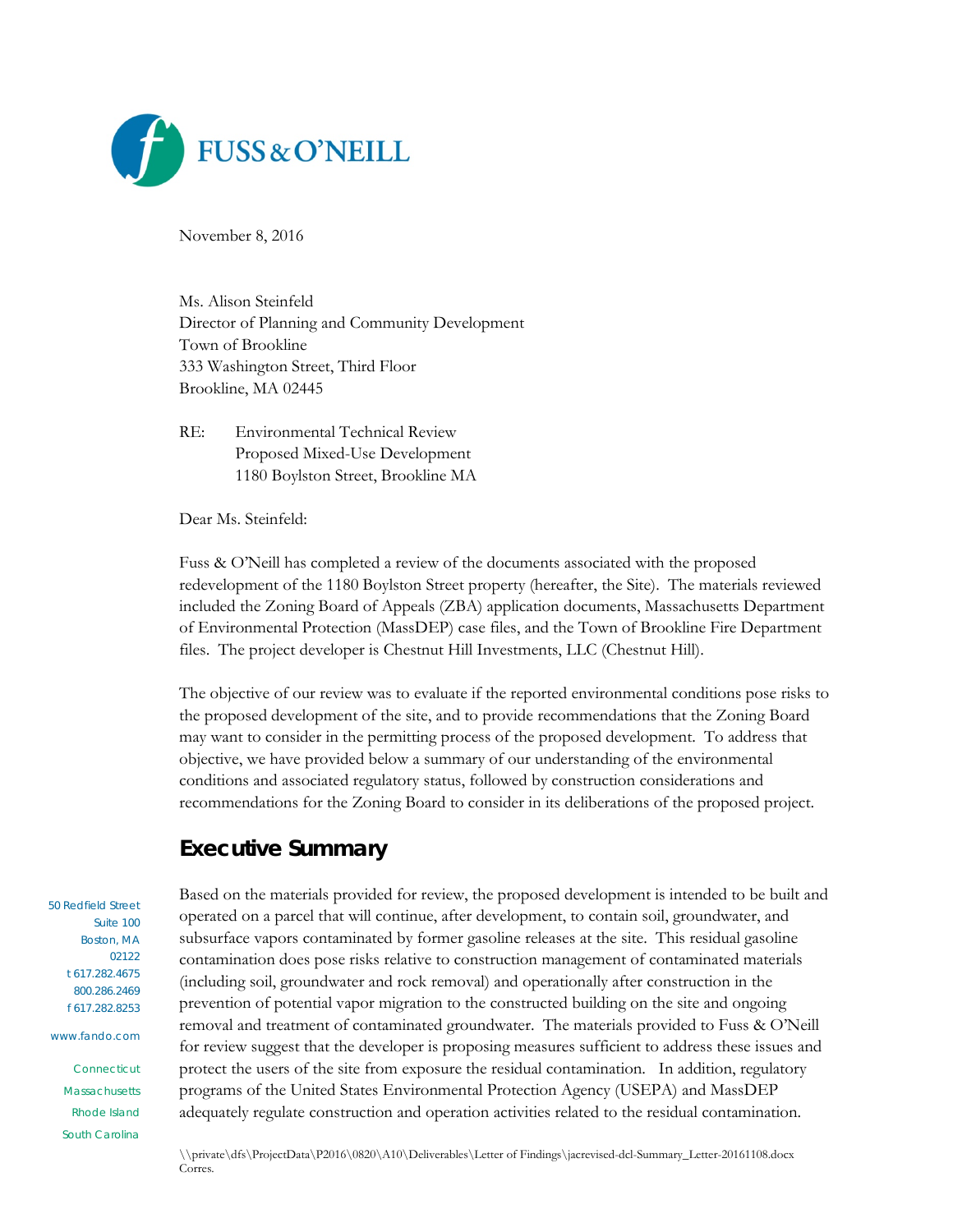

However, Fuss & O'Neill has identified seven issues below for the ZBA to consider during its evaluation of the proposed development. These items are addressed in further detail in the following pages:

- 1. **Short-term dewatering during construction**. The development proposal indicates that the site will be dewatered to facilitate excavation during construction. The groundwater from the site, which contains petroleum-related contaminants, is proposed for treatment and discharge to the municipal storm drainage system, under a Notice of Intent filed with USEPA. The applicant will be required to perform maintenance and monitoring and certify reports to USEPA on compliance with USEPA's General Permit. This activity is sufficiently regulated by USEPA but if the Zoning Board wants additional assurance of the applicant's compliance due to its interest in the municipal storm drainage system, ZBA could require review of permit documents or inspection of the treatment system during dewatering to ensure proper operational practices.
- 2. **Long-term dewatering and groundwater control**. The design team has indicated that dewatering and discharges to the public drain system will continue post-development. These flows should be counted as site-generated water discharges to the drainage system. The prior discussions of storm flows indicated that the Town would review the design flow rates to consider potential impacts to the overall drainage network capacity. This information was not provided in the documents provided to Fuss & O'Neill. The Zoning Board may want request this information to facilitate the capacity review.

The long-term discharge will be regulated under a USEPA General Permit, and may also have regulatory implications with regard to the MassDEP cleanup program's designation of "remedy operation status" as a change in the nature of response actions. These regulatory issues are addressed by USEPA and MassDEP regulatory programs and Fuss & O'Neill does not recommend that the ZBA address these other than to require that the applicant meet applicable requirements of these regulatory programs.

3. **On-site accumulation of remediation waste**. A substantial volume of soil and rock, a portion of which may be classified as "remediation waste" under the MassDEP cleanup program, will be excavated for off-site disposal during development. This material will likely be relatively costly to dispose of properly. MassDEP requires a statement of financial assurance from the performing party prior to excavation but does not require the actual funding for disposal to be in place. If the Zoning Board wants stronger assurance from the developer that sufficient funds are available to dispose of the excavated material in a timely fashion, and that the material will be removed properly , the ZBA could: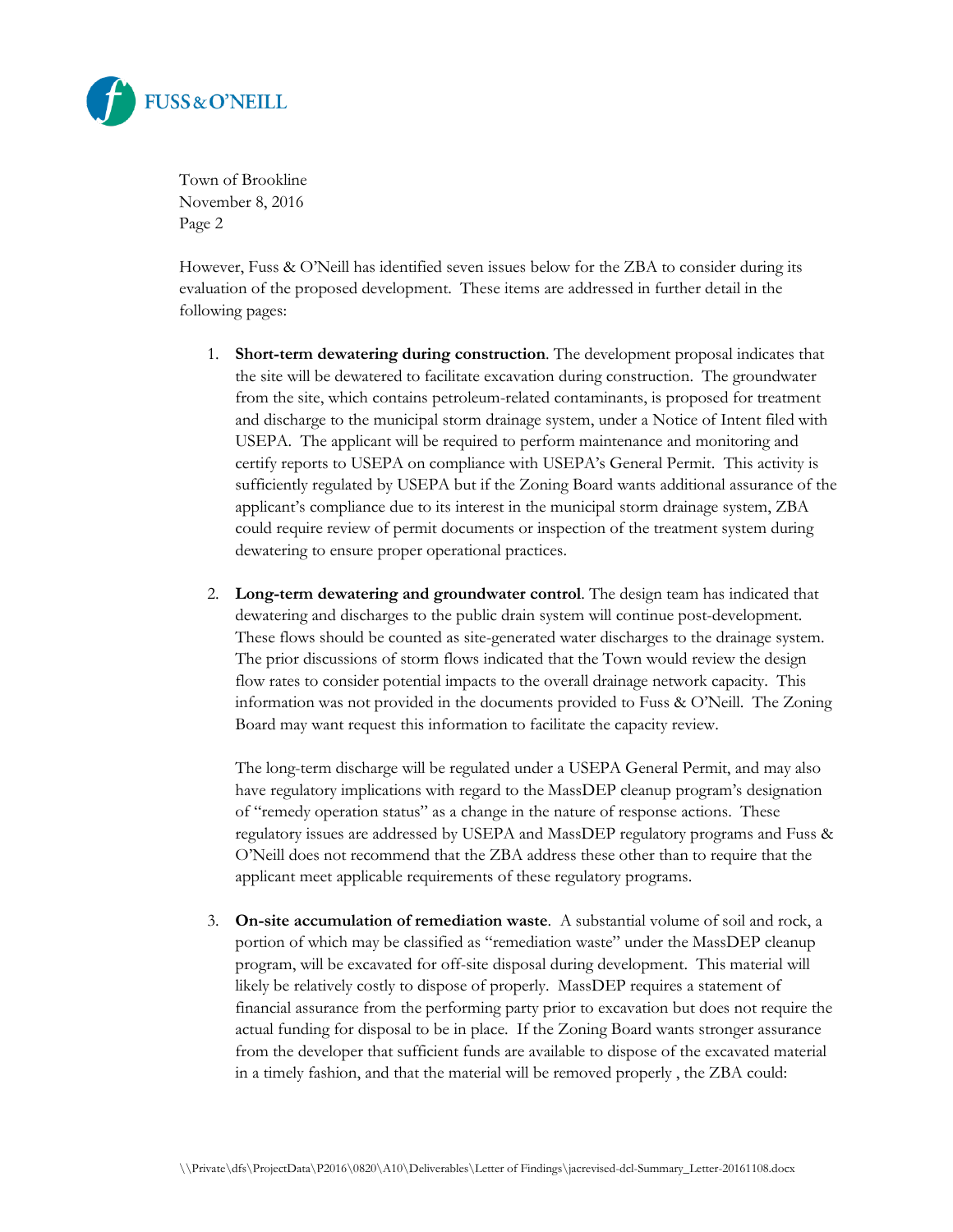

- o Request town review of the Release Abatement Measure (RAM) cleanup plan the applicant must prepare to address MassDEP regulatory requirements in order to verify the disposal approach and timing commitments.
- o Require a financial assurance mechanism (FAM; e.g. a bond) to ensure sufficient funds are available to remove remediation waste from the site prior to generation (e.g. excavation) of the waste.
- o Require that the developer provide proof of acceptance of the waste from the selected disposal facilities prior to initiation of excavation.

Although waste removal is adequately regulated by MassDEP, the measures listed above would provide the Town a higher degree of assurance that remediation waste will be removed in a timely fashion and not stored on-site longer than warranted.

- 4. **Bedrock removal**. The project will require rock removal to reach the foundation grade. Multiple methods can be used to remove the bedrock, including drilling, jackhammering, or blasting. While blasting may be possible at the site, it could pose a safety risk to adjacent properties, and could affect the bedrock fracture network and groundwater flow around the site. The developer has not proposed blasting in the materials reviewed but the Zoning Board may want to explicitly prohibit blasting on this project due to the presence of proximal neighbors and contaminated groundwater in the bedrock.
- 5. **Vapor intrusion**. Typically, one of the primary risks of situating buildings over residual petroleum contamination is the potential migration of contaminant vapors from the ground into overlying buildings where people can be exposed to the vapors. Petroleum vapors in the subsurface can migrate into low-lying structures, posing a risk to occupants. The development proposal calls for the installation of a waterproof barrier around the foundation, and an underground parking structure, which must be ventilated to control vehicle exhaust. These measures are integral to controlling vapor intrusion risks, and Zoning Board should specifically reference these components and tie them to any project approvals as a critical component of the design. The ZBA may also want greater assurance that the ventilation system remains operational at all times and may want to require a generator or other back up power system for the ventilation system until such time as MassDEP indicates there is no further risk of vapor migration into the building.
- 6. **Responsible parties**. Cumberland Farms has historically performed cleanup actions at the site, and continues to monitor the progress of remediation. Chestnut Hill will develop the project, which will significantly impact the site conditions and may affect the status of the site under the state cleanup program. The Zoning Board may want to clarify the relationships between these parties, and which party will be responsible for postdevelopment environmental compliance. Ongoing operation of the ventilation and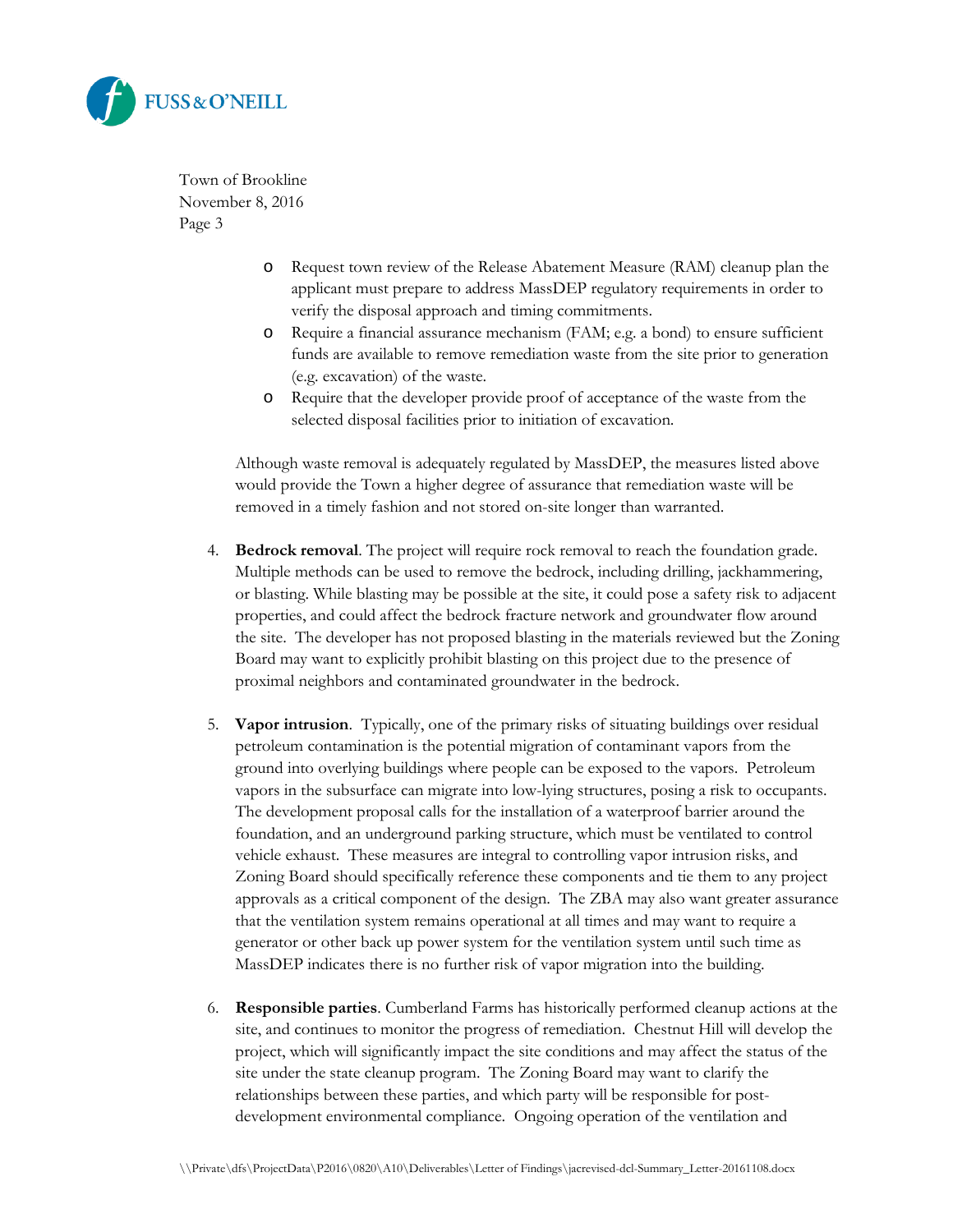

> dewatering systems around the subsurface garage will involve ongoing environmental compliance after the building is constructed and occupied.

7. **Environmental quality**. Several of the proposed construction and operation activities should, if properly implemented, reduce the levels of existing petroleum contamination in the subsurface of the site over time. Removal of contaminated soil and groundwater during construction will reduce the overall contaminant mass in the subsurface of the site. During operation of the site after construction, ventilation of the garage should mitigate risks posed by subsurface vapor migration and reduce contaminant levels in subsurface vapors and ongoing dewatering and treatment of groundwater discharge should also improve environmental quality. Therefor the overall construction and operation plan as proposed should reduce the levels of existing petroleum contamination in the subsurface over time. However, the construction process will be physically disruptive and require the handling of large volumes of affected media, and must therefore be carefully planned and implanted in order to mitigate risks to the surrounding properties and residents.

# **Project Understanding**

## **Development Proposal**

We understand that the ZBA is considering a six-story mixed-use development, consisting generally of the following elements:

- Five ground-floor retail spaces
- Five above-ground stories, with nine residential units per story. All 45 units will be agerestricted, and nine of these units (20% of the total occupancy) are reserved for lowincome occupancy.
- A one-story underground parking garage, designed to accommodate up to approximately 90 parking spaces. The garage will feature hoisting systems capable of storing two cars in each bay, and as such will be taller than a traditional single-story garage.

We understand that in order to accommodate these features, specifically the parking garage and building foundation, the site will be excavated to a finished grade approximately 20 to 25 feet below the present-day ground surface. We further understand bedrock on the site is shallow (generally less than 10 feet below grade) and that significant rock removal will be required during the site activities.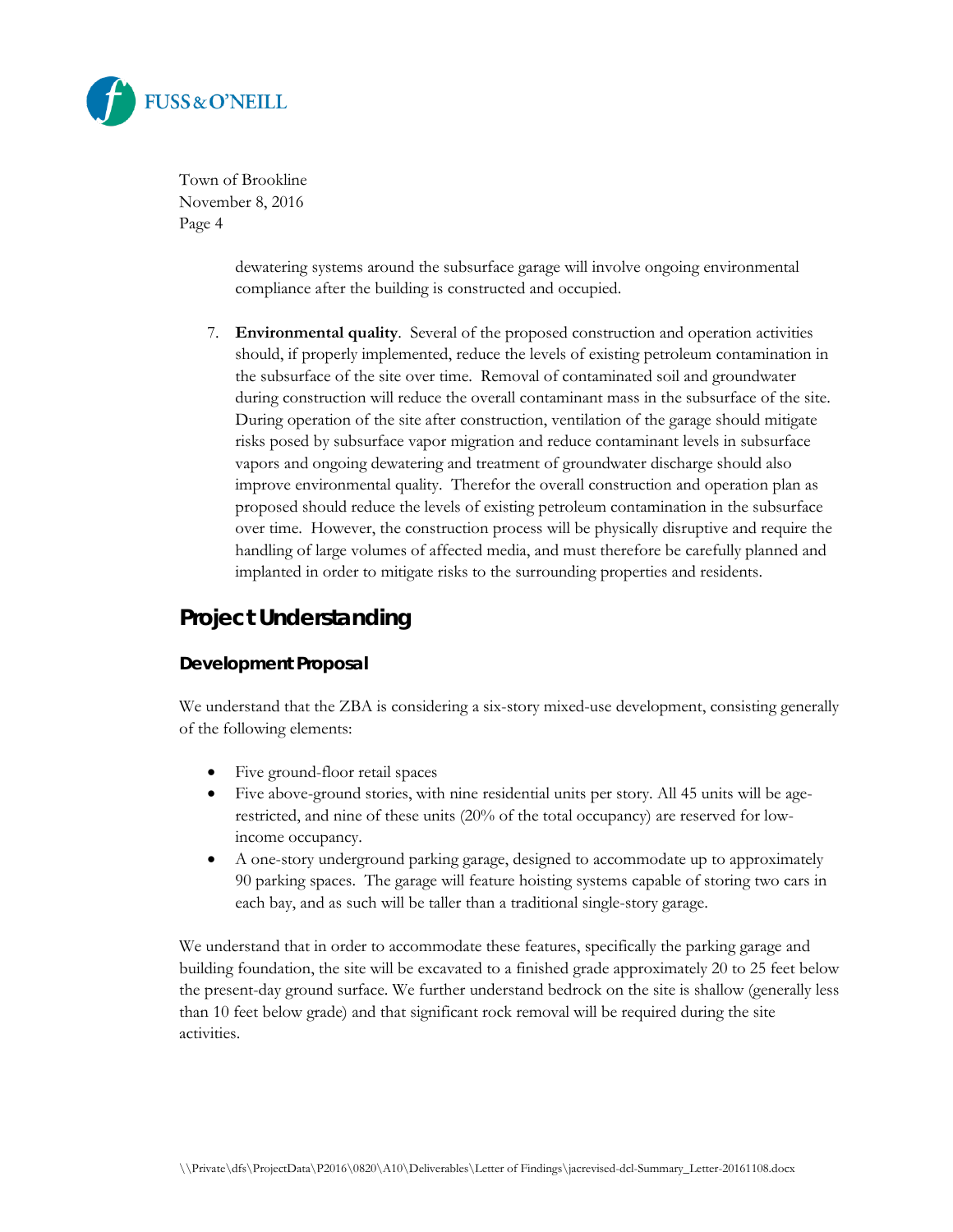

### **Development Considerations Posed by the Environmental Conditions**

The site was formerly used as a gas station form the 1950s to 2014 and during that time gasoline was released to the subsurface and contaminated groundwater, soil and bedrock beneath the site. Gasoline related contaminants remain in the subsurface of the site and clean-up of the residual subsurface gasoline contamination is still ongoing and will likely continue during site development and future operations and occupancy of the new development.

Two primary risks posed by the residual gasoline contamination will need to be addressed during development of the site to protect occupants and users of the site from exposure to the residual gasoline contamination in the subsurface. These two potential risks include vapor migration of the residual gasoline contaminants into structures and management of soil, groundwater and rock that may be disturbed during construction activities. Fuss & O'Neill has evaluated whether appropriate measures are being proposed by the developer to address these potential risks to site users and occupants.

A detailed summary of the environmental conditions and regulatory status follows, with specific recommendations for the Town of Brookline to consider offered at the end of this section.

## **Environmental Status**

The project site was occupied by a retail gasoline filling station from approximately the 1950s until 2014. Several releases of gasoline to the subsurface have occurred at the site that have required cleanup under the MassDEP regulatory program. These releases have resulted in residual petroleum contamination being present in the subsurface soil, rock, groundwater and vapors beneath the site. The filling station was most recently operated by Cumberland Farms, and Cumberland Farms is the "responsible party" obligated under Massachusetts law to clean up the gasoline release and protect public health at the site in accordance with the Massachusetts Contingency Plan (MCP; 310 CMR 40.0000). The site is regulated under the MCP as a "disposal site," generally defined as any location in the Commonwealth where uncontrolled oil and/or hazardous material (OHM) has come to be located as a result of any intentional or accidental release (e.g. spill).

Based on a review of publically-available files, gasoline spills at the site are tracked by the Massachusetts Department of Environmental Protection under five Release Tracking Numbers (RTNs; state-assigned case files specific to individual releases of oil or hazardous materials like gasoline). The majority of the releases occurred in connection with the underground storage tanks (USTs) and petroleum dispensing equipment formerly located at the site. Details of the releases and response actions being conducted are tracked by MassDEP under the following five RTNs: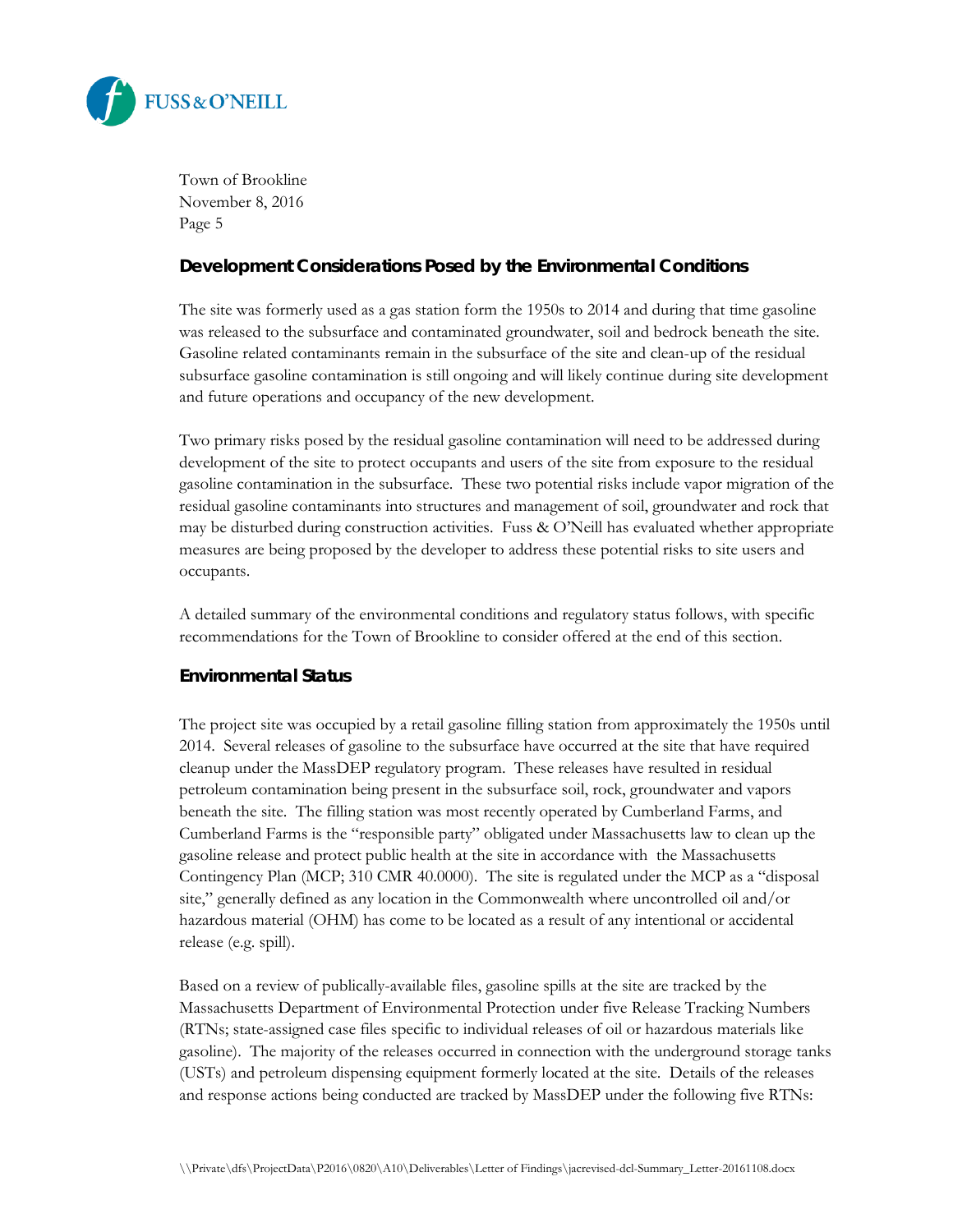

RTN 3-13540, RTN 3-19813, RTN 3-20511, RTN 3-32314 RTN 3-32394. Fuss & O'Neill can provide more specific detail of each of these RTNs if requested.

The fueling equipment and significant quantities of contaminated soil were removed from the site, and the site currently stands in "Remedy Operation Status," with ongoing monitoring of residual gasoline contaminant levels as those compounds biodegrade in the subsurface. No active remediation is ongoing or proposed at the site. Cumberland Farms performs semi-annual monitoring to document the progress of bioremediation at the site. Ultimately, over a period of years, the concentrations of petroleum compounds in on-site soil and groundwater would be anticipated to decline until a Condition of No Significant Risk exists.

Based on the data set from the September 2016 *Phase V Status Inspection and Monitoring Report in Support of Remedy Operation Status (ROS Report)* prepared by ECS, petroleum contaminants remain in on-site groundwater, with the highest concentrations along Hammond Street (on the western side of the property) in the vicinity of the former USTs. None of the target contaminants were reported at concentrations exceeding applicable MassDEP groundwater standards (GW-2 and GW-3) during the most recent rounds of sampling, performed in March and June, 2016. However, groundwater quality fluctuates seasonally, and multiple samples collected from the monitoring wells as recently as January 2016 exceeded applicable GW-2 standards. This data indicates that the potential for subsurface gasoline vapor migration should be addressed in the development plan.

Based on a review of public files at the Brookline Fire Department, all of the identified petroleum storage tanks, both above ground and underground, were removed from the Site as of 2014. Additionally, a letter from the Commonwealth of Massachusetts Department of Revenue was distributed to Chestnut Hill in August of 2015 stating that all of the USTs have been removed from the site, and that the site was therefore no longer eligible for state cleanup trust funds. Effectively all structures and equipment that store petroleum have been removed from the site and the only remaining gasoline is residual gasoline compounds left in the subsurface from spills and leaks.

Cumberland Farms continues to act as the responsible party under the MCP. Based on information in the ZBA Application, Chestnut Hill has owned the site since 2014. The ZBA application does not state whether or in what capacity Cumberland Farms would continue to be involved in site cleanup activities following development (e.g. continued action as a responsible party or transfer of obligations to the developer). Furthermore, the *Sample Development Agreement* (*Section 8* in the ZBA Application) indicates that Chestnut Hill would retain ownership following construction (leasing and managing the property) but has provisions in place to allow a sale. A sale or subdivision (e.g. condominium declaration) may include a transfer of continuing obligations under the MCP, affecting a future owner or operator of the site.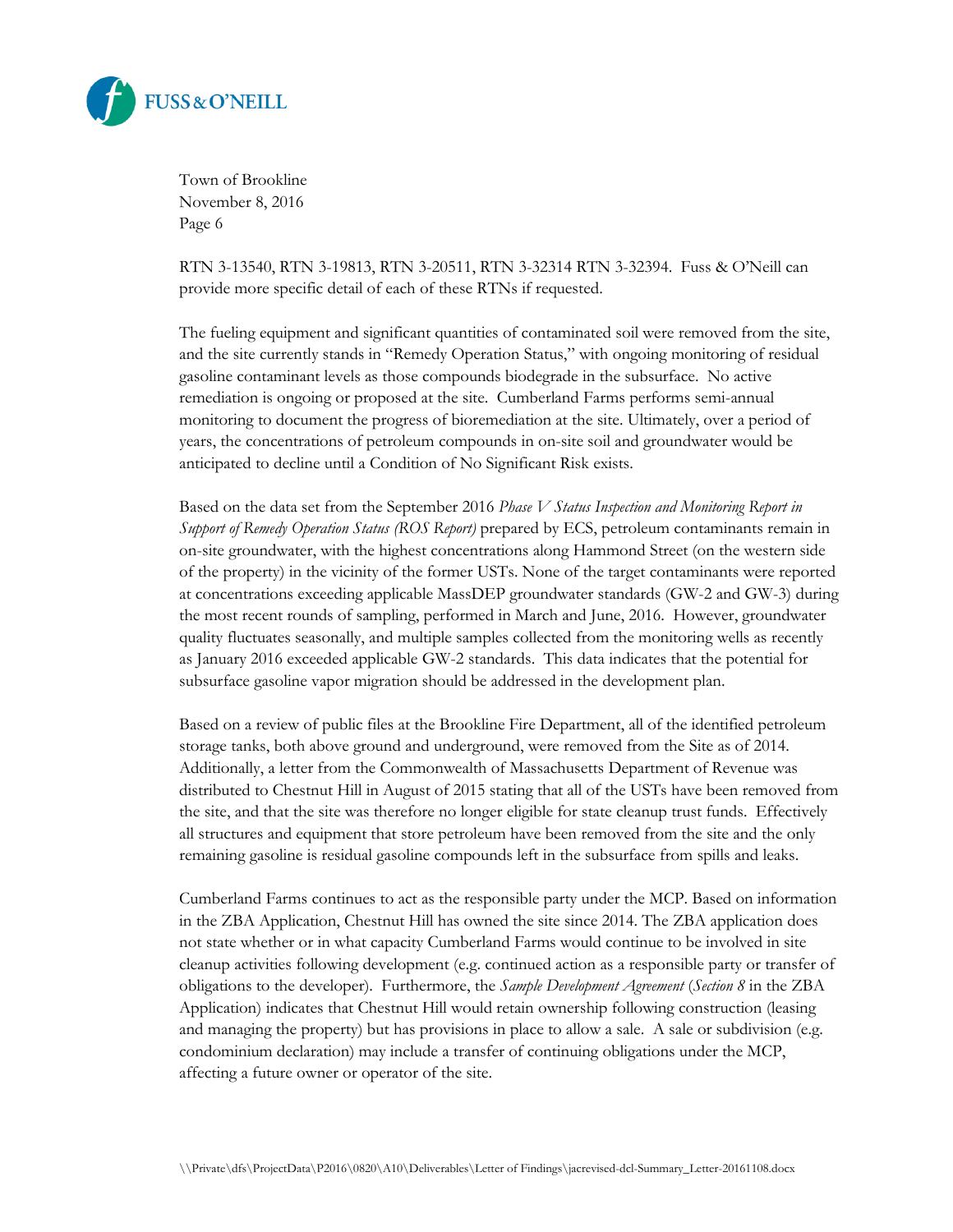

# **Construction Considerations**

# **Soil Management**

#### **Release Abatement Measure**

The development proposal indicates that the majority of the site will be excavated to approximately 20 to 25 feet below grade to accommodate the parking garage and building foundation. Pursuant to the MCP, soil and groundwater containing the residual gasoline compounds must be managed as "remediation waste." The applicant has indicated that a RAM Plan will be filed prior to the commencement of the soil management activities and Fuss & O'Neill concurs that this approach is appropriate. A RAM Plan would include protocols for on-site and off-site handling of remediation waste. The responsible party is required to serve the Chief Municipal Officer (i.e. Town Manager) and Chairman of the Board of Health with a letter indicating the availability of the RAM Plan. With few limitations (generally involving the use of chemical additives near sensitive receptors which is not anticipated at this site) RAM Plans are presumptively approved upon submittal to MassDEP and can begin immediately. The Town may consider requiring review of the RAM plan prior to disturbance of the subsurface to confirm that contaminated media will be disposed of properly and timely during construction.

#### **Implications to Ongoing Monitored Natural Attenuation (MNA)**

The proposed construction will result in removal of petroleum-contaminated soil and rock in the immediate vicinity of the former USTs, diminishing the source of petroleum in the environment. Removal of the source is likely to accelerate the cleanup of groundwater at and in the vicinity of the site. In addition, groundwater on site is less than 10 feet below grade, and dewatering contaminated groundwater would be required to excavate the deepest portion of the foundation (as described further below).

Based on a review of the most recent *ROS Report*, the highest dissolved petroleum concentrations are located near the former USTs. Removal of this groundwater would reduce the mass of dissolved-phase petroleum feeding the off-site groundwater plume. Overall, the proposed action would be expected to accelerate the pace of natural attenuation.

The proposed removal of contaminated soil, rock and groundwater from the site will accelerate the cleanup of the site and therefore Fuss & O'Neill concurs that these actions will have a positive impact on the environment and public health if conducted in accordance with applicable MassDEP regulations.

#### **Potential Conditions**

The Town may wish to place the following conditions on project construction: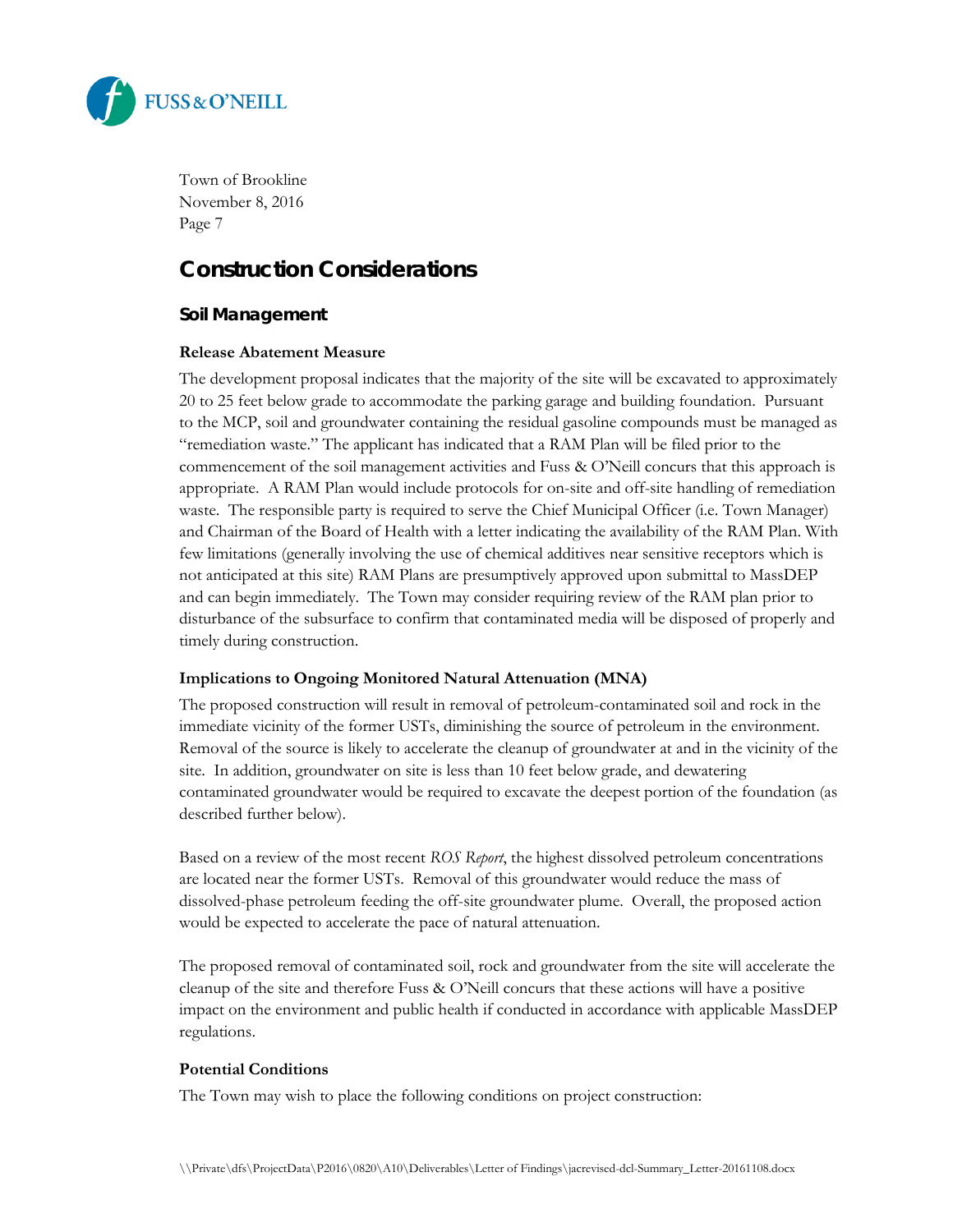

- Public notice of the RAM Plan to include the Zoning Board, Building Commissioner, Town Engineer or other Town officials involved in the project. The town may want to conduct a cursory review of the RAM Plan to confirm contaminated media will be disposed of properly off-site and in a timely manner.
- A financial assurance mechanism (FAM) adequate to cover disposal costs for a portion of the anticipated remediation waste volume (e.g. 20% of the affected volume). A FAM would ensure that the developer maintains the funds to dispose of the remediation waste material through the course of the project. Due to site space constraints, it may not be feasible to generate or store on-site the full volume of waste in one phase, and therefore, a mechanism accounting for the cost to dispose of 10-20% of the soil may address the accumulated volume in the event that the project stalled.
- Evidence of disposal approval (i.e. a letter from a licensed disposal facility approving disposal) prior to the commencement of activities under the RAM Plan. This condition would ensure that the applicant could manage the waste in a timely manner, and would not excavate waste without a disposal destination already identified.

These remediation waste management activities are regulated by the MassDEP via the MCP and consequently, the Town may elect not to take any action and rely on the applicable regulatory programs to address waste disposal activities and timing.

## **Bedrock**

GEI's 2015 foundation design report noted that the depth of bedrock was generally shallow across the site (as little as two feet below ground surface). Based on the depth of the proposed garage, bedrock removal will be required across the entire footprint of the property.

Bedrock removal can be performed using several methods. The most common methods include jackhammering, drilling, and blasting. Blasting can have adverse impacts, including damage and disruption to surrounding properties. In addition to the potential for physical damage to adjacent properties, blasting may have the potential to open fissures in the bedrock, which could increase or alter groundwater flow in the vicinity of the site, exacerbating issues with groundwater migration and water control (described in further detail below). As such, we recommend that the ZBA request the developer to provide a specific method that will be utilized for evaluation and consider a blasting prohibition as part of any redevelopment activity.

## **Water Control**

The developer has proposed a significant underground parking structure, which will extend below the groundwater table. The structure will require waterproofing and thick concrete slabs to resist buoyant forces (i.e. the weight of displaced water around the foundation cavity, which would exert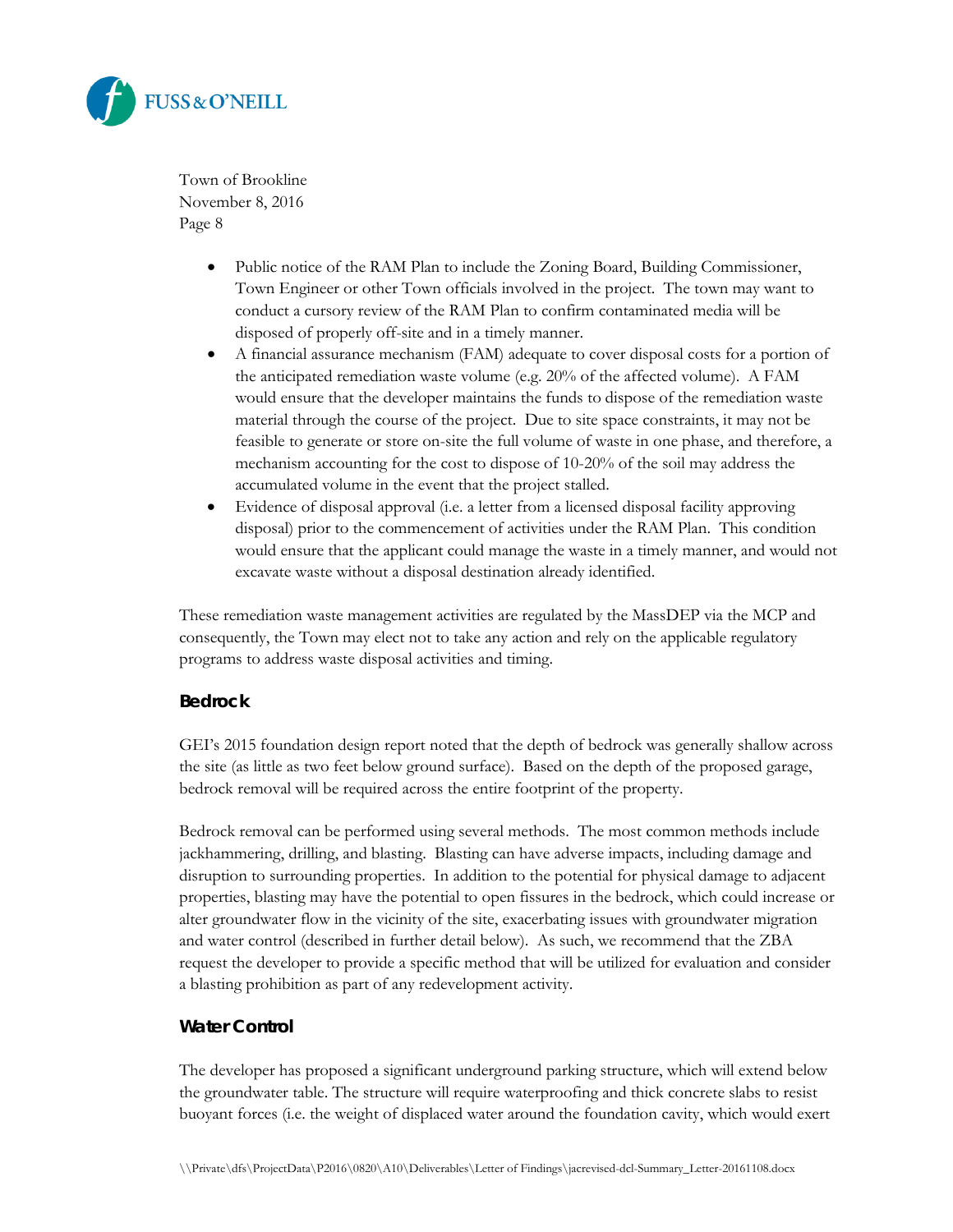

an upward force on the foundation slab). Based on testimony from the August 2016 zoning board meeting, a drain system which will generate groundwater discharge will be included in the foundation in order to relieve pressure on the foundation system.

The waterproof foundation would generally be expected to eliminate the potential for a vapor intrusion pathway (i.e. petroleum vapors entering indoor air spaces from environmental media). In addition, the parking garage must be ventilated to prevent the buildup of automotive exhaust, which would eliminate the potential for vapor buildup, either from building emissions or from environmental contaminants. As such, if properly designed and operated, the garage would mitigate the potential for vapor intrusion into the building.

The developer team has indicated that construction activities will require a Remediation General Permit (RGP) discharge under the EPA National Pollutant Discharge Elimination System (NPDES) program. The RGP would require treatment of the influent groundwater and a discharge to a town-owned drain system, with periodic monitoring to verify the quality of the water. Over the operating life of the development, dewatering will be required, based on the foundation design. If dewatering is employed at the site on a long-term basis, the effluent discharge would require continued operation under a NPDES permit. The discharge should be considered as a hydraulic loading to the Town's drainage system, and be accounted in the Town's evaluation of the drainage impact to the municipal drainage system from the project. Stormwater has been considered and the Zoning Board has heard testimony regarding the magnitude of stormwater flows from the site, but if dewatering provides a consistent flow to the same drainage system, that volume must be understood.

# **Conclusions and Recommendations**

Based on our technical review, Fuss & O'Neill offers the following conclusions and comments:

- The current proposal and most recent correspondence indicate that dewatering may be required for short-term construction and for long-term operation to relieve pressure on the foundation.
	- o If permanent dewatering is required, we note that this may constitute a change in the environmental remedy from MassDEP's perspective (active groundwater capture, instead of the MNA performed to date) and warrant additional documentation under the MCP. This obligation would fall to the responsible parties and MassDEP and is sufficiently regulated under the MCP.
	- o The discharge from a dewatering system could require treatment to remove petroleum compounds in accordance with the USEPA permit (e.g. NPDES RGP), and monitoring and reporting on the status of the discharge. This treatment is sufficiently regulated by USEPA.